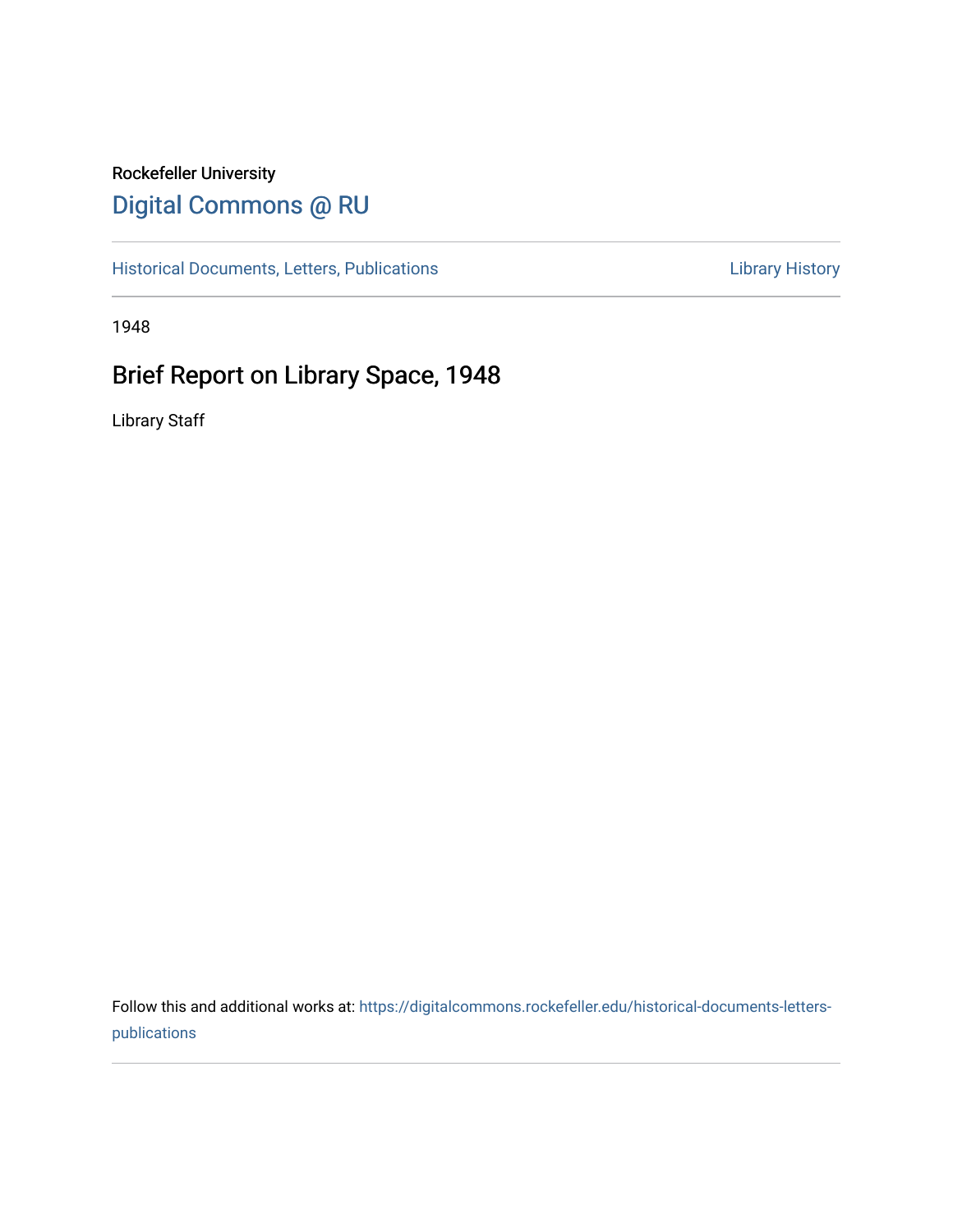## THE ROCKEFELLER INSTITUTE FOR MEDICAL RESEARCH

66TH STREET AND YORK AVENUE NEW YORK 21, N.Y

March 8, 1948.

Dear Mr. Flinn:

• •

Attached is a brief report on the space, or lack of it, available for taking care of the two libraries of the Department of Animal and Plant Pathology. I hope that it isn't as appalling to you as it is to me!

Sincerely,

Esther Judkins

Mr. Waldo R. Flinn Rockefeller Institute New York, N. Y.

ż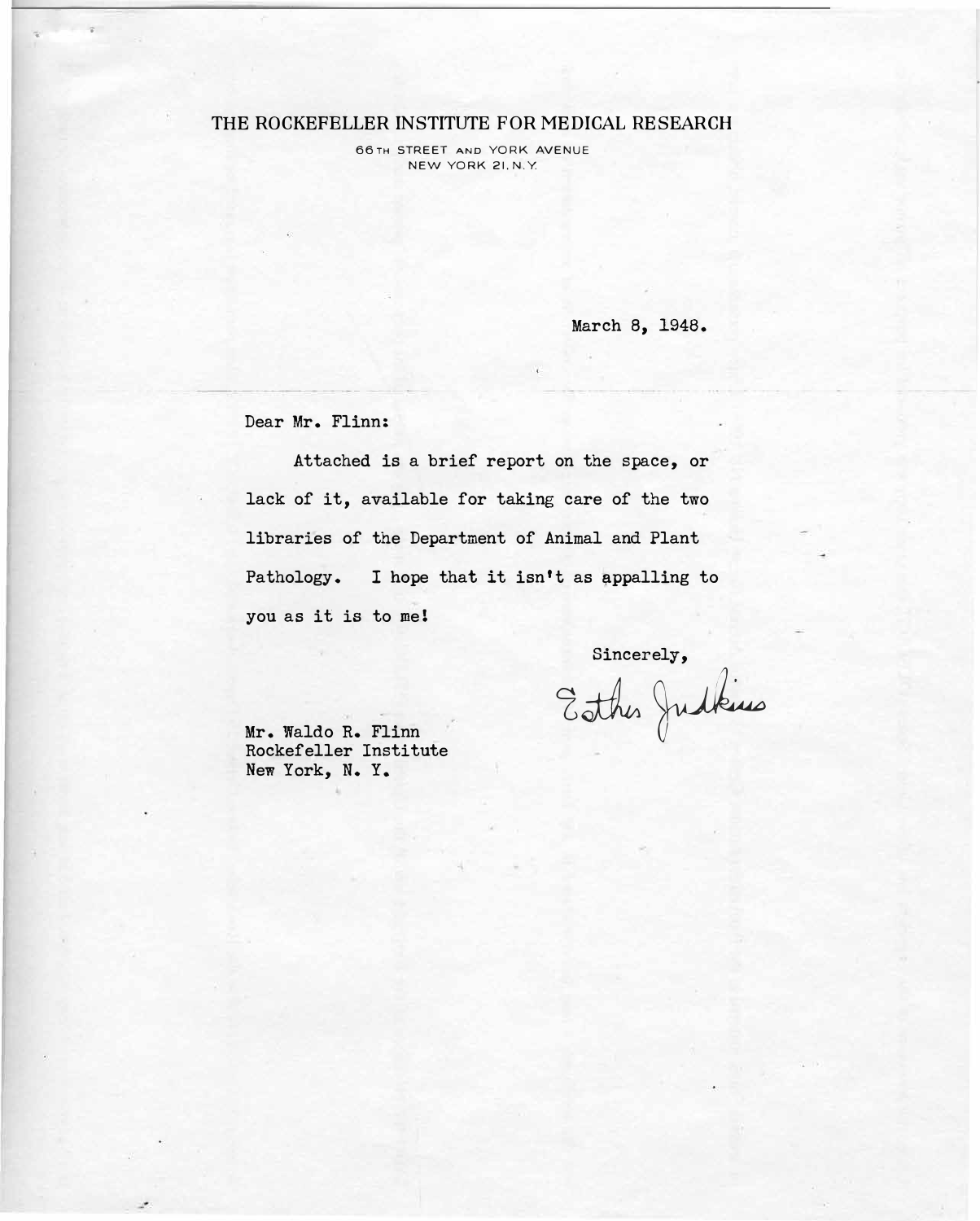In the report of the library for 1945/46 attention was called to the need for more shelves for both books and �eriodicals. With the addition of both of the libraries of the Department of Animal and Plant Pathology in the near future the problem becomes an acute one. It seems wise, therefore, to present a few facts as to the space available and the number of books and periodicals from Princeton which it appears we will have to find room on the shelves.for.

With a few exceptions it has been assumed that no duplicate material will be moved from either library. On this basis a check with the volumes in the main library was made and it was fomid that from the library of the Division of Plant Pathology it will be necessary to move 1588 bound periodical volumes and 175 textbooks. At an average of 7 volumes per foot, this means that, with no space for growth considered, we will need a minimum of 252 feet, of this amount 227 feet would be needed for the periodicals and 25 feet for books. A minimum �llowance for growth would add 65 feet to the space needed for periodicals, 1 foot for each separate title, a total of 292 feet.

Although the Division of Animal Pathology is the larger of the two libraries it contains more material which is.duplicate of that in the main library. Of their bound.periodicals it will be necessary to move 1084 and 475 books. This means 155 feet for the periodicals and 68 feet for the books, a total of 225 feet. With an allowance for growth of the periodicals, at 1 foot per title, an additional 40 feet must be added, making a total, for periodicals, of 195 feet.

Two years ago the library had in the two alcoves,in which are shelved the textbooks, 255 feet of vacant shelves. However, as was pointed out, of this amount 130 feet are too high to reach unless special ladders are provided. On the 125 feet of shelves remaining, the library has, in two years time, used up 43 feet, leaving 82 feet to take care of the 646 books from Princeton, which, at a minimum, will need 95 feet of shelving.

Room for growth in the stacks, in which are kept the bound periodicals, is practically non-existent. Two years ago there was available 120 feet of shelving